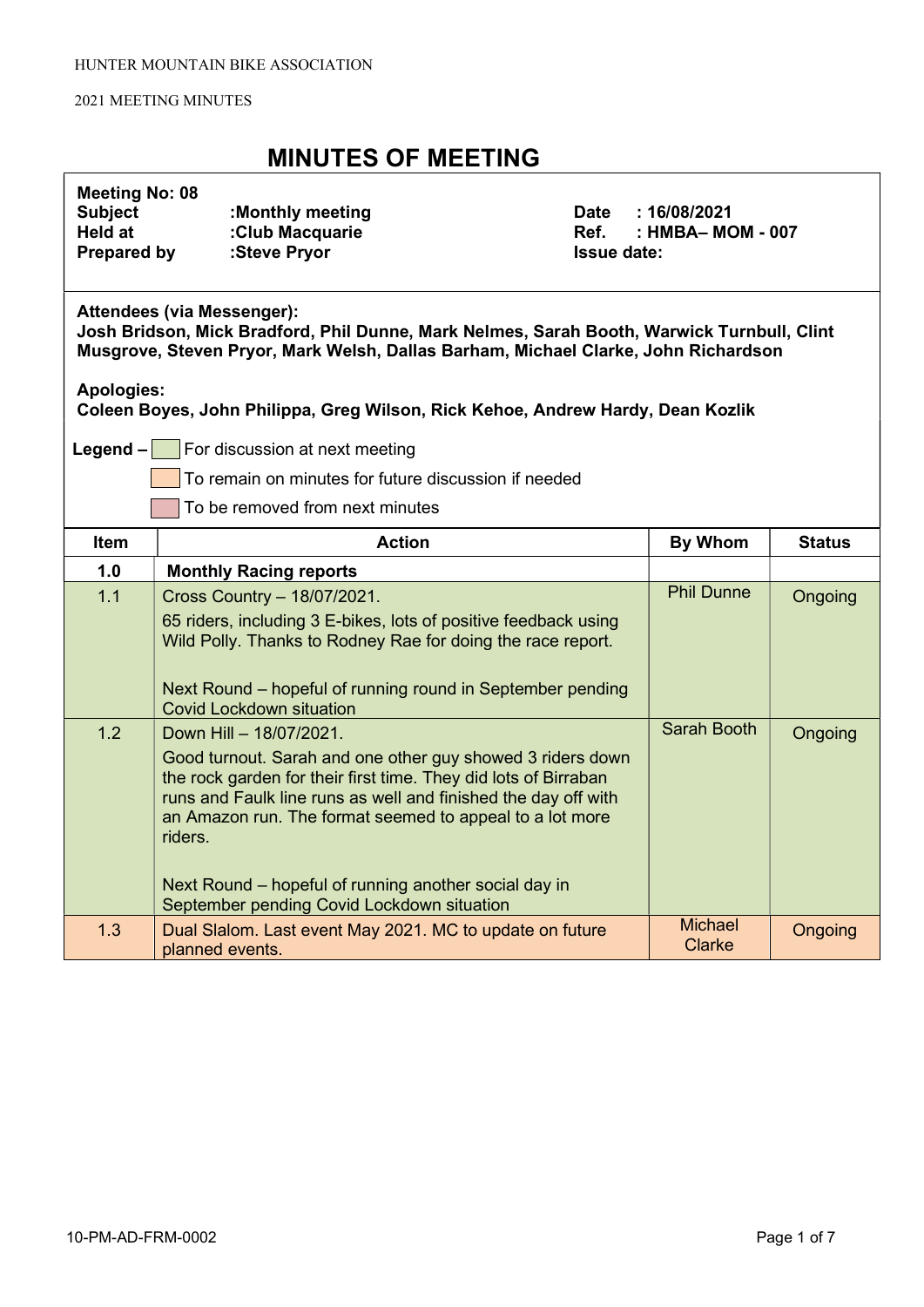| 1.4 | <b>Gravity Enduro.</b>                                                                                                                                                                                                                                                                                                                                                                                                                                                                                                                                                                                                                         |                                                                |                         |
|-----|------------------------------------------------------------------------------------------------------------------------------------------------------------------------------------------------------------------------------------------------------------------------------------------------------------------------------------------------------------------------------------------------------------------------------------------------------------------------------------------------------------------------------------------------------------------------------------------------------------------------------------------------|----------------------------------------------------------------|-------------------------|
|     | We applied for a short-term licence from dept Crown Lands.<br>Dungog shire then advised we need to do a DA including sign<br>off by the landowner - Crown Lands - who advised Karuah<br>Aboriginal lands council need to sign off as well and then it<br>needs to be approved by Dungog Council.                                                                                                                                                                                                                                                                                                                                               | <b>Mark Nelmes</b><br><b>Mark Welsh</b><br><b>Josh Bridson</b> |                         |
|     | Time is running out and the Flow trails were not previously<br>approved – we might be able to do XC but not Flow.                                                                                                                                                                                                                                                                                                                                                                                                                                                                                                                              |                                                                |                         |
|     | Due to logistical challenges, we will abandon this for this year.                                                                                                                                                                                                                                                                                                                                                                                                                                                                                                                                                                              |                                                                |                         |
|     | Mark N thanked Phil for his efforts in trying to get this off the<br>ground.                                                                                                                                                                                                                                                                                                                                                                                                                                                                                                                                                                   |                                                                |                         |
|     | Next Round at Awaba – date to be confirmed.                                                                                                                                                                                                                                                                                                                                                                                                                                                                                                                                                                                                    |                                                                |                         |
| 1.5 | Discussion on a process for postponing races. Suggested we<br>try to move it one week then if not possible – cancel. Voted to<br>trial the next time a race is cancelled.                                                                                                                                                                                                                                                                                                                                                                                                                                                                      | <b>Phil Dunne</b>                                              | For review<br>in future |
| 1.6 | AusCycle starting national cup. Discussion regarding changes<br>to structure and arrangements.                                                                                                                                                                                                                                                                                                                                                                                                                                                                                                                                                 | <b>Josh Bridson</b><br><b>Mark Welsh</b>                       |                         |
|     | Mark Welsh to find out more info – carry over to September                                                                                                                                                                                                                                                                                                                                                                                                                                                                                                                                                                                     |                                                                |                         |
| 2.0 | <b>Build Days and trail maintenance</b>                                                                                                                                                                                                                                                                                                                                                                                                                                                                                                                                                                                                        |                                                                |                         |
| 2.1 | Update for last month - 27/07/2021:                                                                                                                                                                                                                                                                                                                                                                                                                                                                                                                                                                                                            | <b>Dallas</b><br><b>Barham</b>                                 | Ongoing                 |
|     | Good size crew turned up approx. 30 people in total.<br>1.5 Bridges built on Biraban over mud areas.<br>Biraban trail was cleared very nicely.<br>Dallas is keen for another big build day to finish off section of<br>Biraban to make it more weather proof for the future.<br>Sarah took a crew to the DH track just above Wombat and did<br>a fair bit of maintenance repairs.<br>Lower half is running very well.<br>One of the Veterans joined in and later in the week joined<br>Sarah and others for a social ride.<br>Bessa blocks were moved into the Chute for later repairs to<br>that area.<br>Lantana removed from Wayne's world. |                                                                |                         |
| 2.2 | <b>Next Build Day:</b><br>TBA after lockdown.<br>Finish off Biraban.                                                                                                                                                                                                                                                                                                                                                                                                                                                                                                                                                                           | <b>Dallas</b><br><b>Barham</b>                                 |                         |
| 2.3 | Wild Polly Trail - signage required.<br>Bottom of Wild Polly still needs to be attended to - signage<br>and diversion/return loop for 'sessioning'.                                                                                                                                                                                                                                                                                                                                                                                                                                                                                            | <b>Dallas</b><br><b>Barham</b>                                 |                         |
|     | Diversion arrows in place to direct off Red Loop into Little<br>Falcon for run down Wild Polly.<br>Committee agreed to Rick's request to install a story board at<br>the start of Wild Polly. Rick advised that this was still in<br>progress. Continuing.                                                                                                                                                                                                                                                                                                                                                                                     | <b>Rick Kehoe</b>                                              |                         |
| 2.4 | Biraban Signs, Eye of the Eagle, Little Falcon, Reload signs<br>ready to install - Rick to sort out.                                                                                                                                                                                                                                                                                                                                                                                                                                                                                                                                           | <b>Rick Kehoe</b>                                              |                         |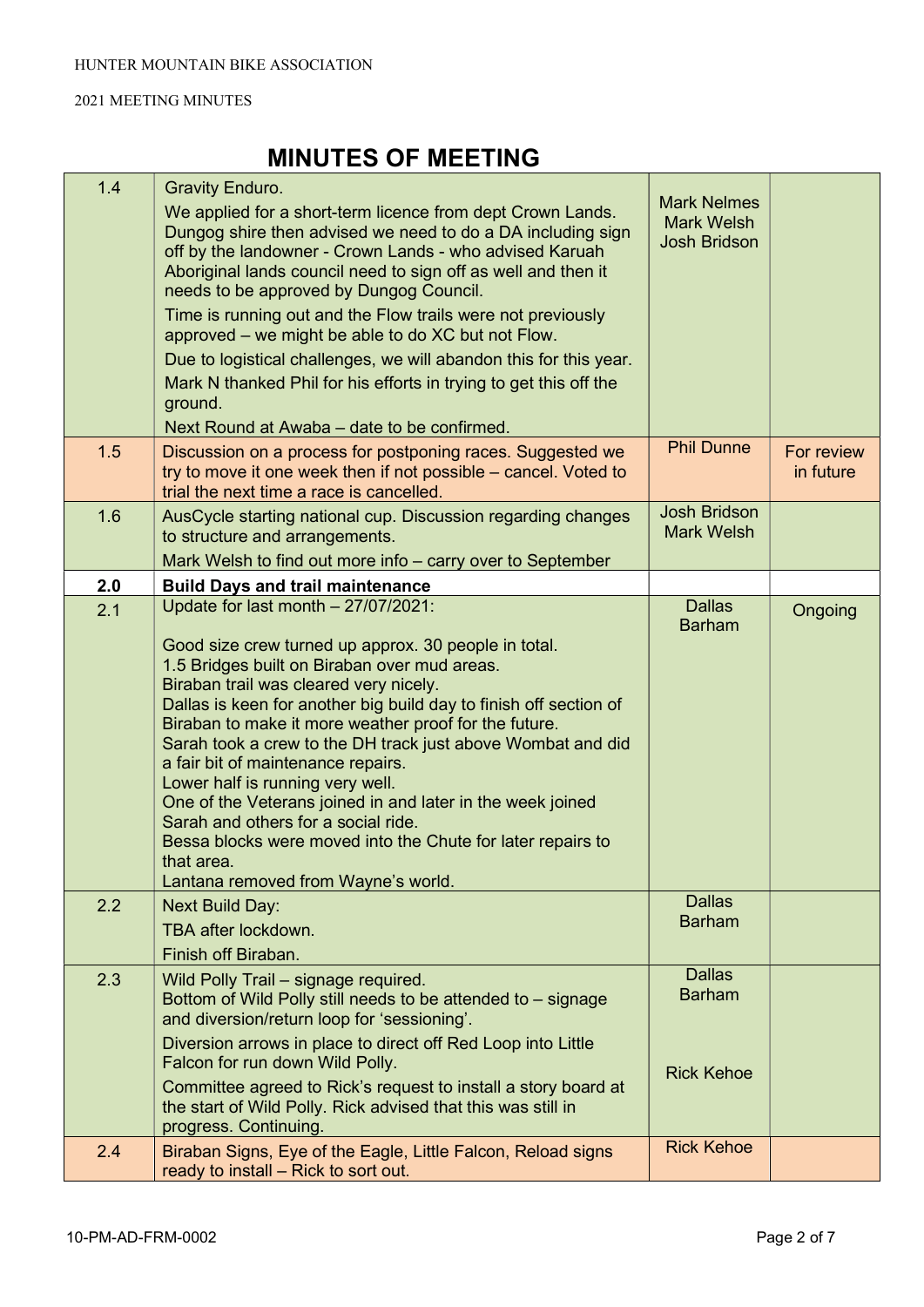| 2.5 | Junior downhill link – discussion on finishing this project – will<br>require further discussion with Rick                                                                                                                                                                                                                                                                                                                                                                                                                                                                                                                                                                                                     | Josh / Simon                                                               |            |
|-----|----------------------------------------------------------------------------------------------------------------------------------------------------------------------------------------------------------------------------------------------------------------------------------------------------------------------------------------------------------------------------------------------------------------------------------------------------------------------------------------------------------------------------------------------------------------------------------------------------------------------------------------------------------------------------------------------------------------|----------------------------------------------------------------------------|------------|
| 2.6 | Skills area. To be installed between the eastern carpark and<br>the development trail. JB has two quotes (Synergy and Angry<br>Goat). Quotes are in the order of \$14k, plus additional work by<br>HMBA would total about \$20k.<br>Further planning for project has been assigned to Rick – he<br>will complete the proposed layout in discussion with other key<br>parties and ask Trail companies to requote prior to final<br>approval. Unfortunately, Lockdown is causing delays. Josh to<br>follow-up with Rick for update.<br>NSW Forests / Mike Hill is supportive of general plan.                                                                                                                    | <b>Rick Kehoe</b><br><b>Josh Bridson</b><br><b>Dallas</b><br><b>Barham</b> |            |
| 3.0 | Finance report.                                                                                                                                                                                                                                                                                                                                                                                                                                                                                                                                                                                                                                                                                                |                                                                            |            |
| 3.1 | Club account balance as at 9/08/21:<br>\$74k in bank<br>Do we want to put \$40k in a term deposit?<br>Currently running at a profit of \$12k for the year.<br>Trail sign sponsorship money - only 2 businesses have paid<br>so far. Mark Welsh suggested considering installment<br>payments based on current Covid situation.<br>Causey:<br>has not progressed past the free pilot trial – Covid seems to<br>have stopped things.<br>Discussed that Causey seems to be a clunky way to donate<br>because you need their app to donate.<br>\$675 since January donated to date.<br>It would possibly be easier to use the QR code to direct people<br>to our Paypal account.<br>Josh to follow up with Causey. | <b>Warwick</b><br><b>Turnbull</b>                                          |            |
| 3.2 | Trail Karma - time to do a social media post.                                                                                                                                                                                                                                                                                                                                                                                                                                                                                                                                                                                                                                                                  | <b>Josh Bridson</b>                                                        |            |
| 3.3 | Discussion on next round of sign sponsorship - timing. Josh to<br>respond to previous expressions of interest. Will offer 3-4<br>more locations.                                                                                                                                                                                                                                                                                                                                                                                                                                                                                                                                                               | <b>Josh Bridson</b>                                                        |            |
| 4.0 | <b>Grants and Grant projects</b>                                                                                                                                                                                                                                                                                                                                                                                                                                                                                                                                                                                                                                                                               |                                                                            |            |
| 4.1 | P450. This project is now complete. A report is to be provided<br>to Forestry corporation.<br>Josh to coordinate meeting with Mike Hill.                                                                                                                                                                                                                                                                                                                                                                                                                                                                                                                                                                       | Andrew<br>Hardy /<br>Josh<br><b>Bridson</b>                                | In process |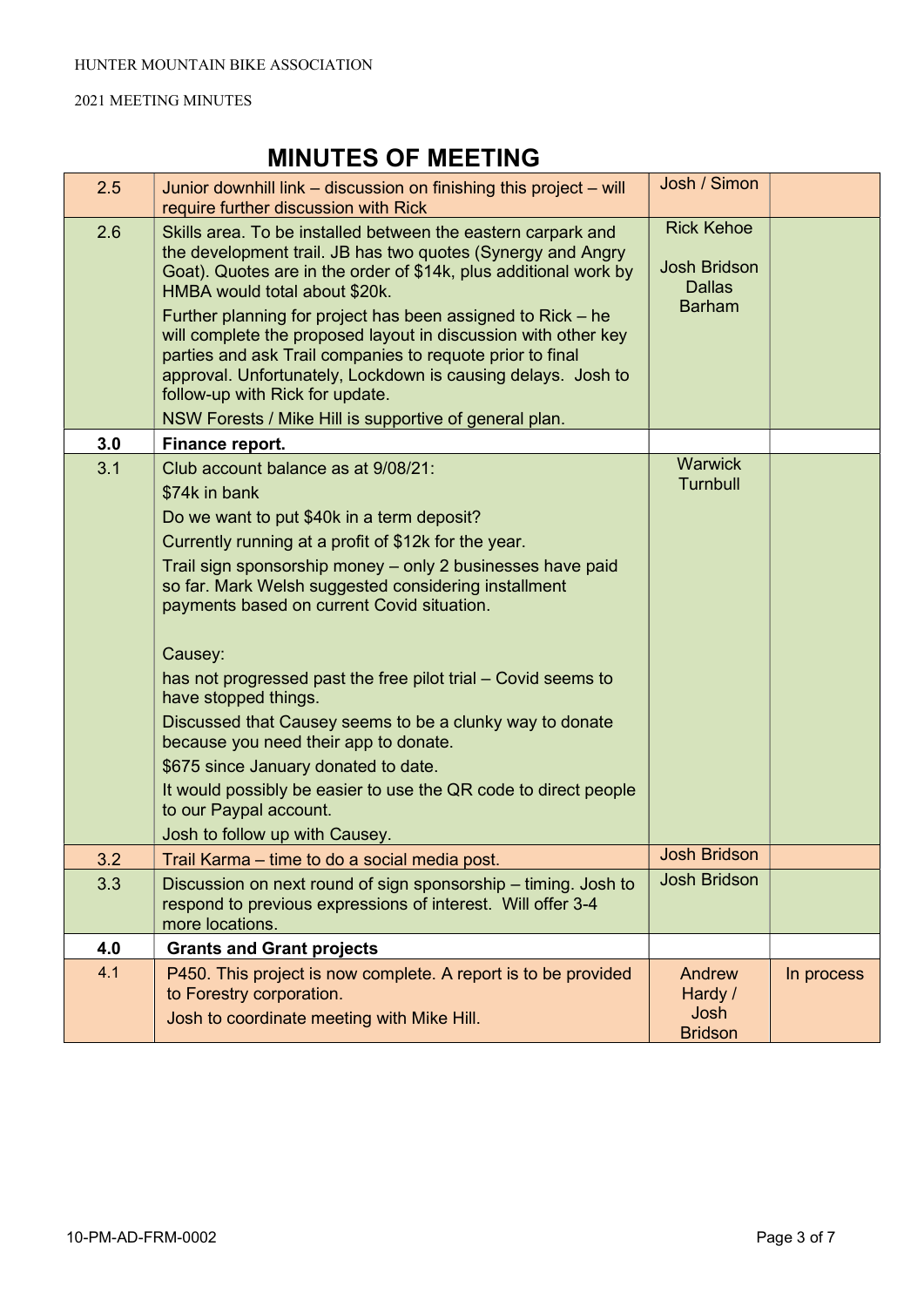| 4.2 | Sunshades grant. Nearing completion                                                                                                                                                                                                              | Andrew                         | In process |
|-----|--------------------------------------------------------------------------------------------------------------------------------------------------------------------------------------------------------------------------------------------------|--------------------------------|------------|
|     | Dallas has passed installation on to Dane Critchlow - he was<br>contacting Rick to consult about the shade at the top of DH.                                                                                                                     | Hardy / Josh<br><b>Bridson</b> |            |
|     | Josh has requested that Andrew be kept up to date on the<br>status of this as he needs to complete paperwork for the<br>Grant.                                                                                                                   |                                |            |
|     | <b>Container Roof / Shelter</b>                                                                                                                                                                                                                  |                                |            |
|     | Materials for the containers have been delivered and are<br>stored at Wyee Transport.                                                                                                                                                            |                                |            |
|     | Engineering drawings now obtained.                                                                                                                                                                                                               |                                |            |
|     | Simon Conway and Clint to construct and install – date TBA.                                                                                                                                                                                      |                                |            |
|     | Anthony (Facebook) has offered long-reach loader to assist<br>with install                                                                                                                                                                       |                                |            |
| 4.3 | Lake mac Council $-$ The club is still to use the \$7,000 grant<br>provided in 2019 – was to assist in running a National Round<br>at Awaba. Discussion on when has commenced – refer to<br>comments regarding Auscycling National Series above. |                                | In process |
| 4.4 | Grant application - Building Better Communities Fund - \$157K<br>applied for. Decision expected mid 2021                                                                                                                                         |                                | In process |
| 4.5 | Andrew to apply for a Grant for another shuttle trailer when a<br>suitable option becomes available. Await further update from<br>Andrew.                                                                                                        | Andrew<br><b>Hardy</b>         |            |
| 5.0 | <b>Correspondence and notifications</b>                                                                                                                                                                                                          |                                |            |
| 5.1 | <b>Contact from Veteran's Affairs.</b>                                                                                                                                                                                                           | <b>Josh Bridson</b>            |            |
|     | Discussion continuing with initial suggestion to include Come<br>and Try Day in October - Committee agreed to proceed with<br>this.                                                                                                              | / Sarah<br><b>Booth</b>        |            |
|     | There is also a build day aspect along with administrative<br>participation potential.                                                                                                                                                           |                                |            |
|     | Contact is Rachel (Veterans Sports Australia).                                                                                                                                                                                                   |                                |            |
|     | Sarah has a beginners clinic booked in with 10 participants for<br>29th August, but may be on hold due to lockdown.                                                                                                                              |                                |            |
| 5.2 | From Mike Hill - re the squatter's (Jason the Jungle Nut)<br>presence around the Faulk Line trail start area. The advice is<br>not to engage him, but to contact police if contact is made or<br>he is observed to be present in the area.       | Josh Bridson                   |            |
|     | Laura Renshaw advised Josh he was out there trying to run<br>people down. Mike Hill was going to get some big rocks<br>dropped across his "entrance".                                                                                            |                                |            |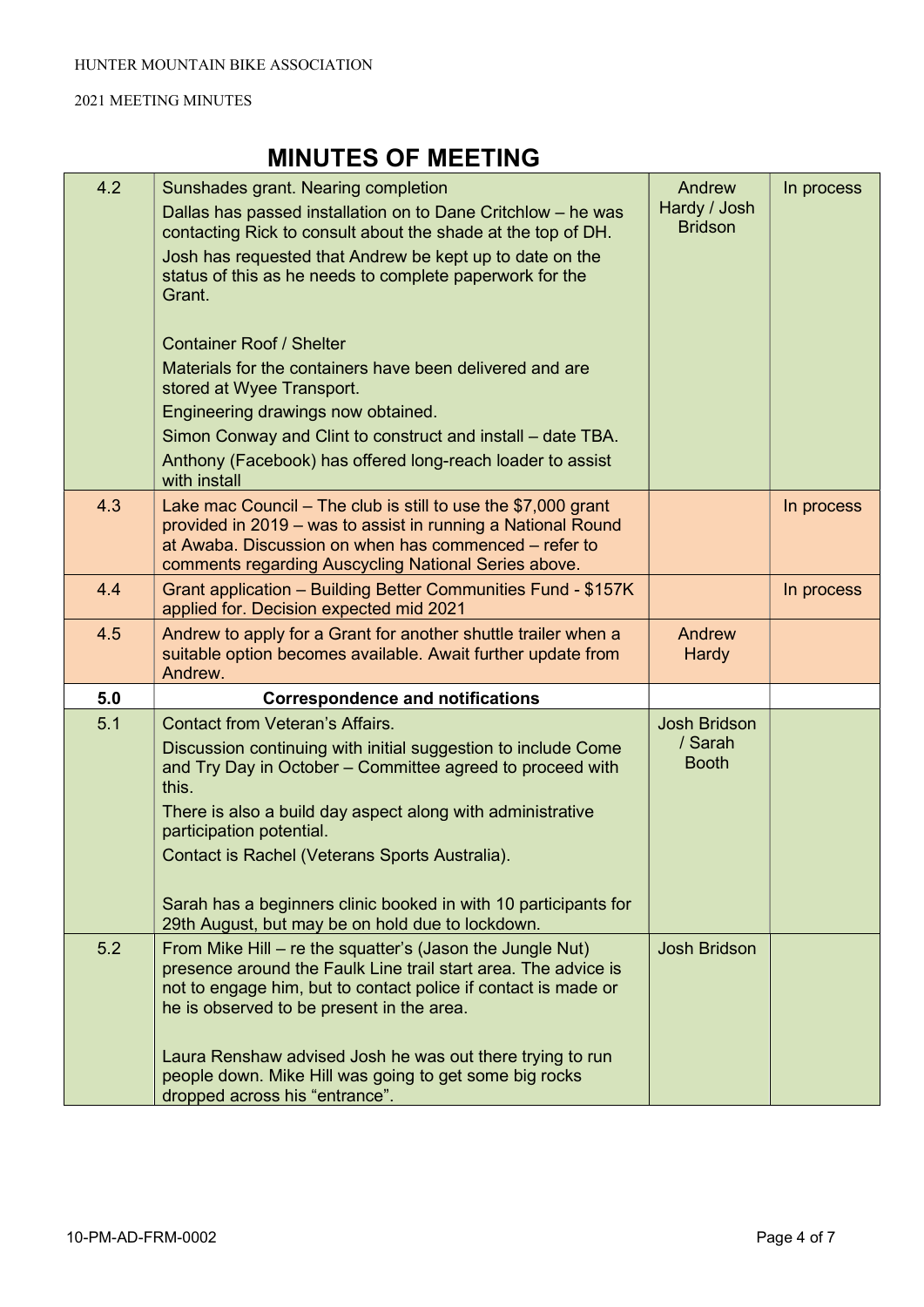| 5.3 | Email received by President from Jeff re traffic on Mt Faulk<br>road during RT event. Too many riders all over the public<br>road.                                                                      |                                                  |            |
|-----|---------------------------------------------------------------------------------------------------------------------------------------------------------------------------------------------------------|--------------------------------------------------|------------|
|     | Discussion that HMBA should consider getting some signage<br>to make sure the riders use single file, keep left, etc.                                                                                   |                                                  |            |
|     | RT will need to improve traffic and rider management next<br>event - flashing sign on the race day. And marshals for riders,<br>and possible traffic management for cars.                               |                                                  |            |
|     | HMBA to consider policy or obtaining our own Traffic<br>Management Plan to request Event Promotors to abide by.                                                                                         |                                                  |            |
|     | JB and Mike Hill to have a meeting with RT re traffic<br>management re future expectations for any events.                                                                                              |                                                  |            |
|     | HMBA to decide on specific requirements in discussion with<br>Mike – NSW Forests will back Club up due to safety concerns.                                                                              |                                                  |            |
| 5.4 | Deaf Games 2022. They have approached the club to possibly<br>use the club facilities. Nothing certain yet.                                                                                             |                                                  |            |
| 5.5 | Feedback on Faulk Line from Adaptive Riders - waiting for<br>meeting to discuss specific areas of concern - Update to be<br>provided following meeting.                                                 | <b>Dallas</b><br>Barham /<br><b>Josh Bridson</b> |            |
| 5.6 | Email from Jenny Rand - Project Planning on behalf of Lake<br>Mac Council.                                                                                                                              |                                                  |            |
|     | Discussion - tourism hub.                                                                                                                                                                               |                                                  |            |
|     | Josh, Andrew and Dallas to investigate and report back.                                                                                                                                                 |                                                  |            |
| 5.7 | Sports Grants – Coaches courses and shade structures.<br>Need completion evidence.                                                                                                                      | Andrew<br><b>Hardy</b>                           |            |
| 5.8 | Mountain Bike first aid programme. Discussion. Club agrees in<br>principle. We'll talk more if provider approaches for confirmed<br>services.                                                           |                                                  |            |
| 6.0 | <b>Advocacy</b>                                                                                                                                                                                         |                                                  |            |
| 6.1 | Adaptive - Faulk Line Bumper rail to be installed. Tamaden<br>Constructions to install.                                                                                                                 | John<br>Philippa.                                | In process |
| 7.0 | <b>Covid Plan</b>                                                                                                                                                                                       |                                                  |            |
| 7.1 | Covid 19 requirements to be kept up to date by President. The<br>most recent plan is still current and HMBA is officially a 'Covid<br>Safe business'. May require review following current<br>Lockdown. | President                                        |            |
| 8.0 | <b>Club merchandise</b>                                                                                                                                                                                 |                                                  |            |
| 8.1 | Josh to manage T-Shirts.                                                                                                                                                                                | Josh                                             |            |
|     | Another run of trail jerseys is underway – order window to<br>close at the end of August - see Facebook for details.                                                                                    | <b>Bridson</b>                                   |            |
| 8.2 | Plenty of socks still available. Will look to have these out for<br>sale at Race Days.                                                                                                                  |                                                  |            |
| 9.0 | <b>Awaba Maps and Signs</b>                                                                                                                                                                             |                                                  |            |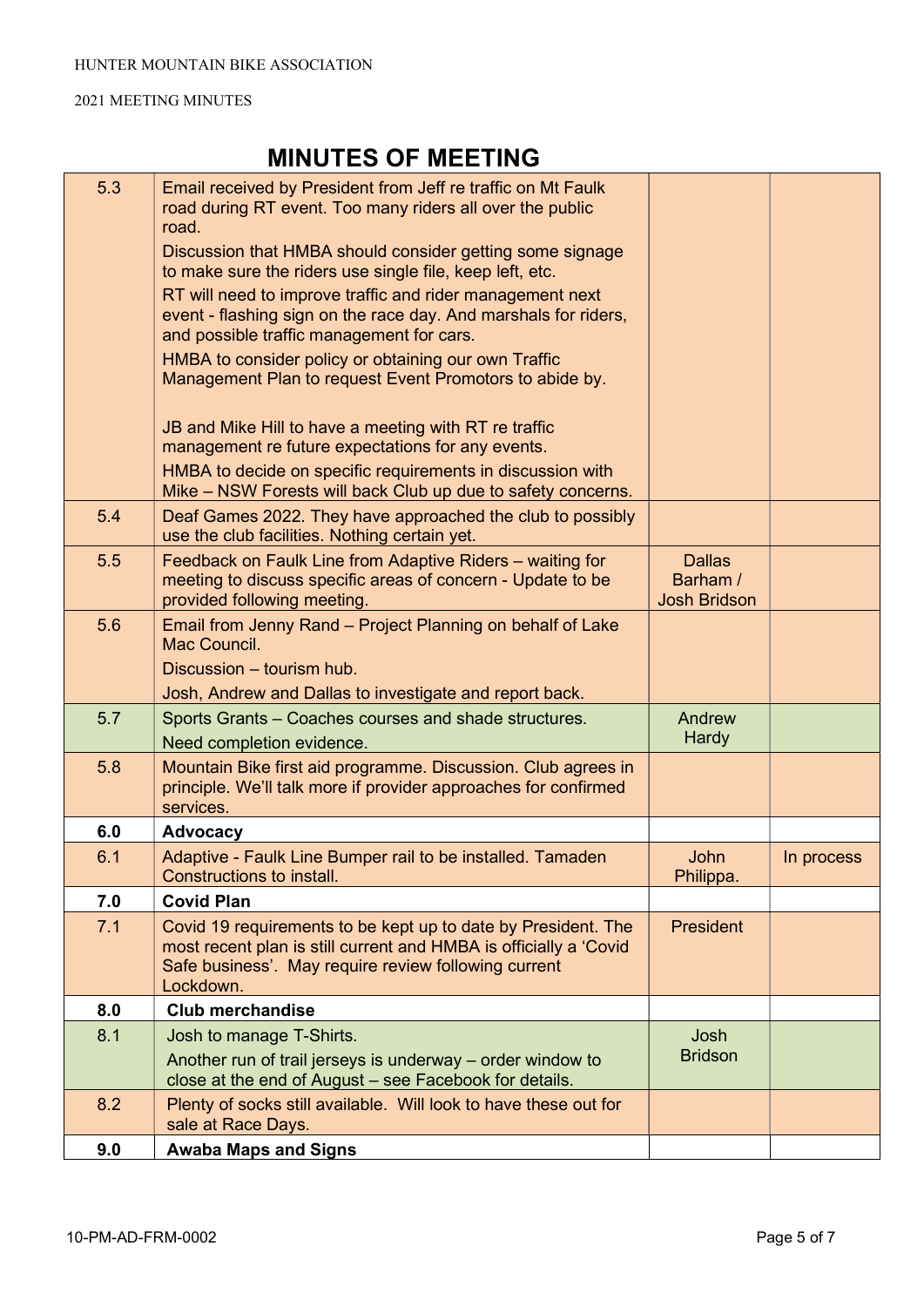| 9.1  | Coleen was working on the large trail maps. Dallas to follow<br>up re installation at future Trail Building Day.                                                                                                                                                                                                                                                                                                                                                           | Josh<br>Bridson /<br><b>Dallas</b><br><b>Barham</b>      | In process |
|------|----------------------------------------------------------------------------------------------------------------------------------------------------------------------------------------------------------------------------------------------------------------------------------------------------------------------------------------------------------------------------------------------------------------------------------------------------------------------------|----------------------------------------------------------|------------|
| 9.2  | Discussion on including GPS coordinates on all Awaba signs.<br>General agreement. Michael Clarke to investigate further                                                                                                                                                                                                                                                                                                                                                    | <b>Michael</b><br><b>Clarke</b>                          | In Process |
| 9.3  | Additional Trail Sponsorship signs agreed to. Josh to<br>coordinate with interested parties - locations TBA.<br>Momentum is your Friend will be added.<br>Astro Visual are not renewing. (Sign to be offered back to the<br>company).<br>Crofto MTB Gear and Accessories - clothing Company in<br>Central Coast will be added.<br>John Richardson to follow-up on lead.<br>Email hmbaweb@gmail.com if interested.                                                          | Josh<br><b>Bridson</b>                                   | In Process |
| 9.4  | Trail counters. One now on Development Trail. Andrew to<br>source newer, easier models.<br>One to be brought back in from Red Loop for re-set then<br>install on Wild Polly<br>One not working.                                                                                                                                                                                                                                                                            | Andrew<br><b>Hardy</b>                                   |            |
| 10   | <b>Container security</b>                                                                                                                                                                                                                                                                                                                                                                                                                                                  |                                                          |            |
| 10.1 | Now installed on DH Container.                                                                                                                                                                                                                                                                                                                                                                                                                                             |                                                          | Complete   |
|      | Will look to boost XC Container during roofing project                                                                                                                                                                                                                                                                                                                                                                                                                     |                                                          |            |
| 11   | <b>General Business</b>                                                                                                                                                                                                                                                                                                                                                                                                                                                    |                                                          |            |
| 11.1 | John P suggested constructing an area for people to sit and<br>relax if they are not riding. John to knock up a design.                                                                                                                                                                                                                                                                                                                                                    | <b>John</b><br>Phillipa                                  |            |
| 11.2 | HMBA to form a Kids academy? Discussion has started.<br>Need for qualified coaches and someone to coordinate.<br>Mark Nelmes completing course and will provide feedback at<br>the end of the course.                                                                                                                                                                                                                                                                      |                                                          | In process |
| 11.3 | Michael Clark to add Biraban Trail to our maps - will need<br>access to the mapping program used by Steve from Astro<br>Visual - Josh to discuss with Steve when Trail Jersey order<br>placed.                                                                                                                                                                                                                                                                             | <b>Michael</b><br><b>Clark</b><br>Josh<br><b>Bridson</b> |            |
| 11.4 | Mark W - Auscycling update from Club Newsletter.<br>When someone has been injured, we are supposed to<br>complete an incident report.<br>Concussion has been noted as needing a medical clearance<br>otherwise the rider will not be able to enter an Auscycling<br>event for 12 months.<br>Mark W to investigate further the requirements re the medical<br>clearance.<br>For U/19 and lower – there are restricted ride times that we<br>need to be aware of for racing. |                                                          |            |